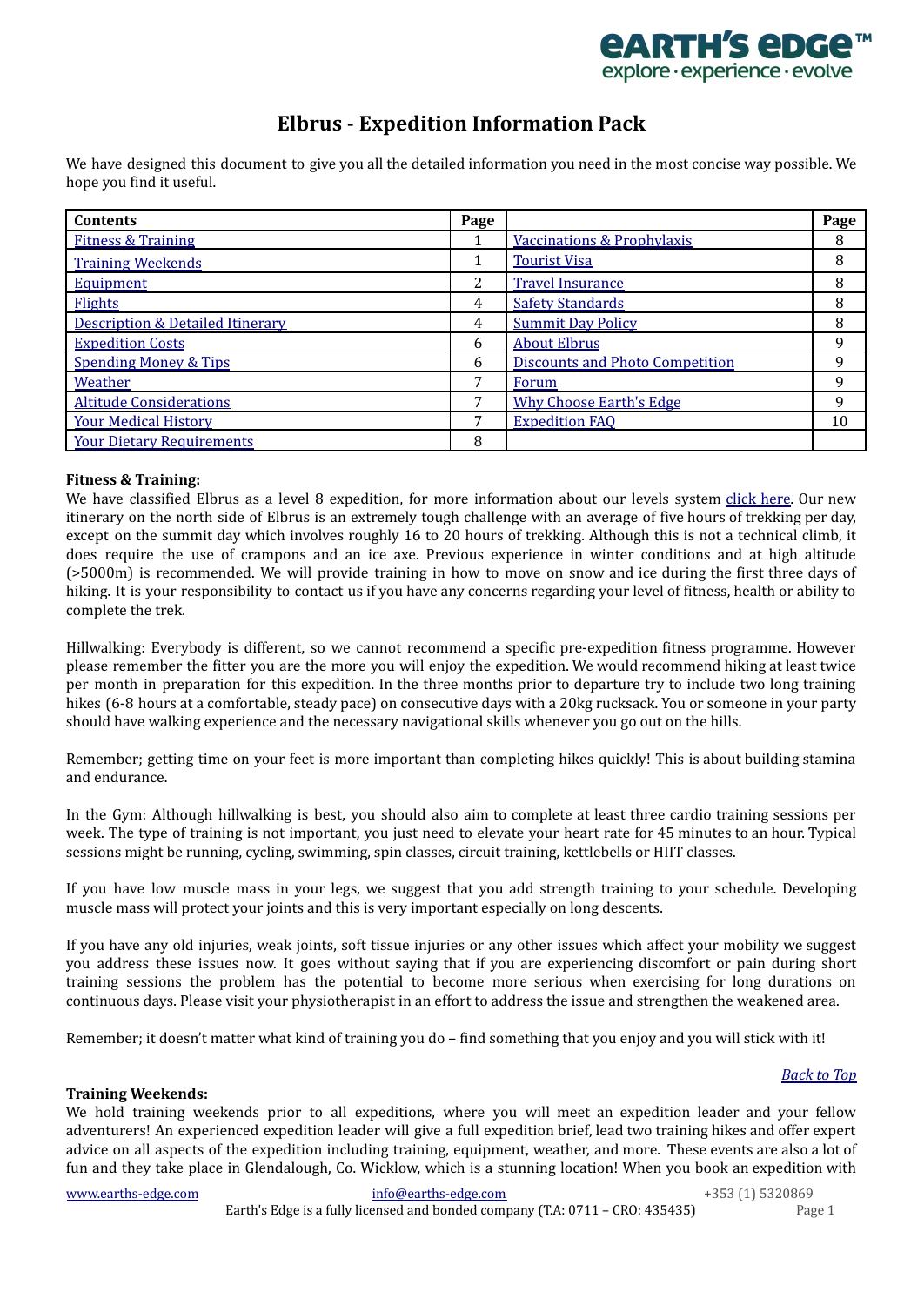

<span id="page-1-0"></span>Earth's Edge an account is generated for you on our website. You need to log on to your account to register for your training weekend.

### *[Back](#page-0-2) to Top*

## **Equipment:**

You are responsible for having the necessary personal equipment you need for this trek. When you sign up to an Earth's Edge expedition you are entitled to a loyalty card with our equipment partner; Great Outdoors. Great Outdoors has an excellent range of expedition equipment, very knowledgeable staff and is 100% Irish owned. The loyalty card entitles you to a 15% discount until the day your expedition departs and 10% discount thereafter. To apply for a loyalty card please forward your confirmation email and your postal address to [web@greatoutdoors.ie](mailto:web@greatoutdoors.ie) and they will send you a loyalty card. You can also take a copy of the email into their George's Street Store and they will generate a loyalty card for you while you wait. Allow 10 minutes for this.

| <b>EQUIPMENT CHECKLIST</b>                                                                                                                                                                  |  |
|---------------------------------------------------------------------------------------------------------------------------------------------------------------------------------------------|--|
| Synthetic mountaineering boots. (This item may be available to rent upon request.)                                                                                                          |  |
| -Examples of suitable boots; La Sportiva G2SM, Scarpa Phantom 6000 or similar.                                                                                                              |  |
| -Examples of unsuitable boots; La Sportiva Nepal Extreme, Scarpa Mont Blanc, Meindl Island Pro or similar.                                                                                  |  |
| Gaiters if your boots do not have a built-in gaiter. Rental boots typically do not come with built-in gaiters.                                                                              |  |
| 12 point crampons (This item is available to rent upon request).                                                                                                                            |  |
| Walking ice axe (60 - 70cm): The ideal length of the ice axe depends on your height. Under 1.7m use 60cm,                                                                                   |  |
| Between 1.7 & 1.9m use 65cm and over 1.9m use a 70cm tool. (This item may be available to rent upon                                                                                         |  |
| request.)                                                                                                                                                                                   |  |
| Sling (approx size 120cm x 10mm) x 2. (These are not available for rent.)                                                                                                                   |  |
| Climbing harness & two screw gate carabiners. (This item may be available to rent upon request.)                                                                                            |  |
| Trekking boots. If you are buying new boots for this trip please ensure they are well broken in before<br>departure. Few things will make you more miserable during the trek than blisters. |  |
| Runners or sandals (to wear in transit & at lower altitude when not trekking).                                                                                                              |  |
| Mid-weight hiking socks x 3. At least three pairs, some people choose to bring a pair of socks for each day of                                                                              |  |
| trekking.                                                                                                                                                                                   |  |
| Heavyweight hiking socks x 2.                                                                                                                                                               |  |
| Lightweight liner socks (for summit night).                                                                                                                                                 |  |
| Underwear, we recommend you bring enough so you are comfortable at all times. Synthetic rather than                                                                                         |  |
| cotton underwear is advisable.                                                                                                                                                              |  |
| Shorts x 1.                                                                                                                                                                                 |  |
| Lightweight trousers x 1.                                                                                                                                                                   |  |
| Softshell trousers x 1.                                                                                                                                                                     |  |
| Synthetic/wool/silk long johns x 2 (for night time use and summit night).                                                                                                                   |  |
| Waterproof trousers (N.B. make sure the trousers have zips to the knee at least).                                                                                                           |  |
| Long sleeve base layers x 2 (silk, wool, or synthetic).                                                                                                                                     |  |
| Short sleeve base layer x 2 (as above).                                                                                                                                                     |  |
| Mid-weight fleece, down or soft shell jackets x 2.                                                                                                                                          |  |
| A down jacket. It must be heavy weight with a hood (at least 750 grams in weight).                                                                                                          |  |
| Waterproof jacket.                                                                                                                                                                          |  |
| Waterproof poncho.                                                                                                                                                                          |  |
| A fleece hat to wear in the mornings and evenings.                                                                                                                                          |  |
| A buff.                                                                                                                                                                                     |  |
| Category 3 or 4 sunglasses.                                                                                                                                                                 |  |
| Category 3 or 4 ski goggles.                                                                                                                                                                |  |
| A sun hat with a wide brim to cover the face and neck.                                                                                                                                      |  |
| A pair of lightweight wool or synthetic liner gloves.                                                                                                                                       |  |
| A pair of heavy mountaineering gloves.                                                                                                                                                      |  |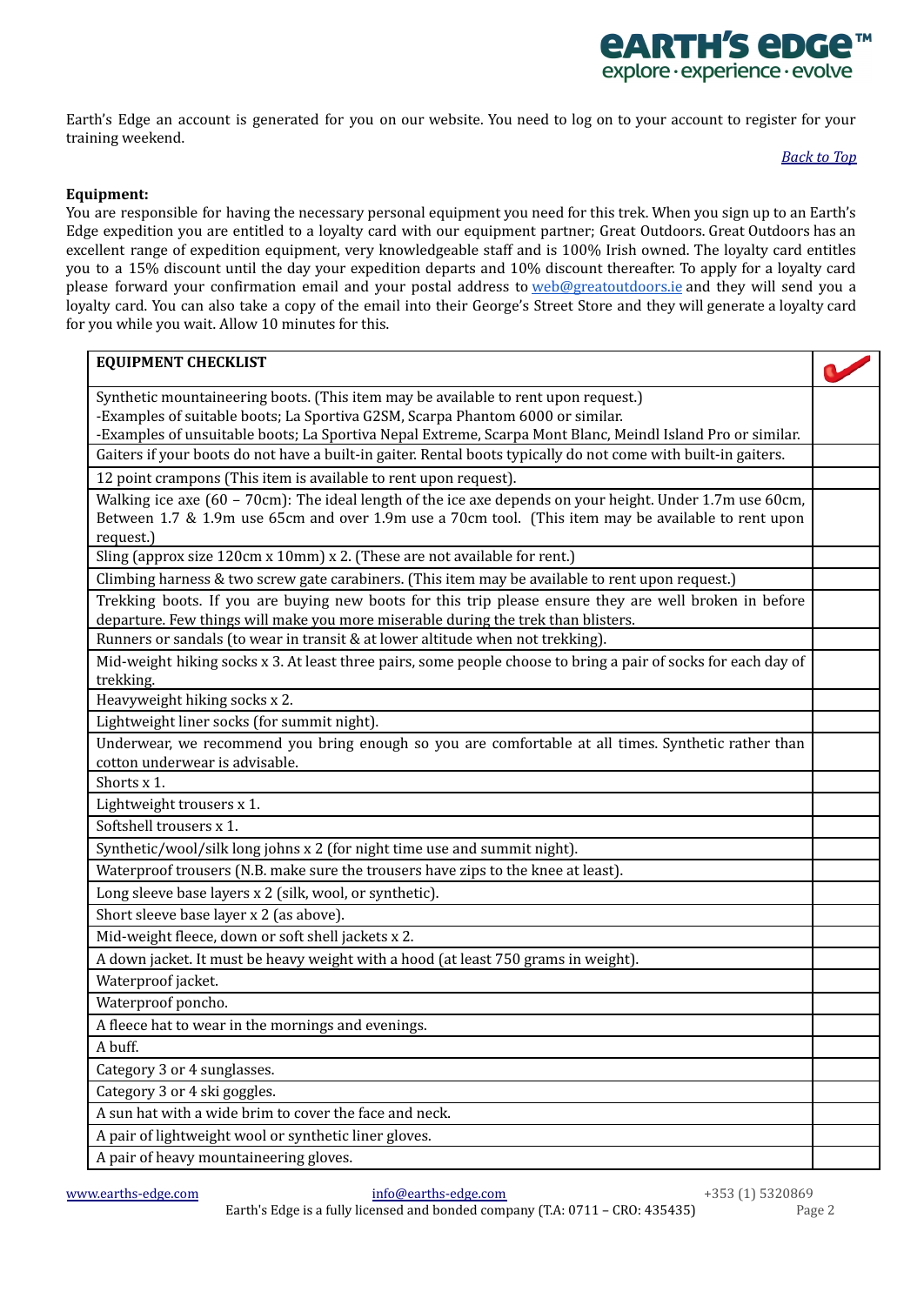| explore · experience · evolve                                                                                                                                                                 |  |
|-----------------------------------------------------------------------------------------------------------------------------------------------------------------------------------------------|--|
| A pair of heavy down mitts.                                                                                                                                                                   |  |
| Walking poles.                                                                                                                                                                                |  |
| Rucksack (65-80 litres): You will use this when carrying loads between basecamp and Camp 1 with an                                                                                            |  |
| estimated maximum weight of 20kgs.                                                                                                                                                            |  |
| Duffel bag (100-150 litres) to carry your equipment to basecamp. We recommend you use something                                                                                               |  |
| strong and sturdy, as this bag will be carried by the support team.                                                                                                                           |  |
| Dry bags. To organise and waterproof your equipment inside your bags.                                                                                                                         |  |
| Water bottles: Three wide mouth 1 litre water bottles. If you wish to bring a water bladder to use at lower<br>elevations, you can but it will not work at high altitude so you need bottles. |  |
| Water bottle insulators for each of your bottles.                                                                                                                                             |  |
| A 500ml thermos flask.                                                                                                                                                                        |  |
| A warm sleeping bag (comfort rating of -10°C or lower).                                                                                                                                       |  |
| A sleeping bag liner (This helps to keep your sleeping bag clean and adds an extra season).                                                                                                   |  |
| Swimsuit (needed if you get the opportunity to visit a Russian Sauna).                                                                                                                        |  |
| Spare laces.                                                                                                                                                                                  |  |
| Suncream at least factor 30.                                                                                                                                                                  |  |
| SPF lip balm.                                                                                                                                                                                 |  |
| Insect repellent, deet based products are best.                                                                                                                                               |  |
| Hand sanitiser. You need to have enough supplies for the duration of your expedition.                                                                                                         |  |
| Toiletries, N.B as little as possible, if you are travelling with friends try to share toiletries. * Wet wipes and a                                                                          |  |
| nail brush are very useful.                                                                                                                                                                   |  |
| Toilet roll.                                                                                                                                                                                  |  |
| Personal first aid kit. You need to have enough supplies for the duration of your expedition. We recommend                                                                                    |  |
| you carry the following:                                                                                                                                                                      |  |
| Rehydration salts<br>Plasters                                                                                                                                                                 |  |
| $\bullet$<br>Compeed                                                                                                                                                                          |  |
| Paracetamol                                                                                                                                                                                   |  |
| Ibuprofen                                                                                                                                                                                     |  |
| Buscopan                                                                                                                                                                                      |  |
| Throat lozenges                                                                                                                                                                               |  |
| Nasal spray                                                                                                                                                                                   |  |
| Decongestant such as Sudafed<br>Antibiotics suitable to treat traveller's diarrhoea                                                                                                           |  |
| Azithromycin or something with similar coverage would be the most suitable antibiotic, please                                                                                                 |  |
| consult your doctor for up-to-date advice. The expedition medic will have a full medical kit to deal                                                                                          |  |
| with issues of a more serious nature.                                                                                                                                                         |  |
| Personal medication. Please carry any medication you are currently taking on a regular basis such as:                                                                                         |  |
| Asthma inhalers<br>$\bullet$                                                                                                                                                                  |  |
| Nutritional supplements<br>$\bullet$                                                                                                                                                          |  |
| <b>Blood pressure tablets</b><br>$\bullet$<br>If you suffer or have suffered from any skin condition, bring appropriate creams such as:                                                       |  |
| Canesten                                                                                                                                                                                      |  |
| Zovirax                                                                                                                                                                                       |  |
| Anusol                                                                                                                                                                                        |  |
| Hydrocortisone 1%                                                                                                                                                                             |  |
| Small towel for washing.                                                                                                                                                                      |  |
| Personal snacks; although sufficient food is supplied throughout the trek you need to bring your own                                                                                          |  |
| supply of high energy snacks for the expedition. Bring snacks you enjoy eating such as sweets, energy bars                                                                                    |  |
| & chocolate.                                                                                                                                                                                  |  |
| Headtorch with spare batteries.                                                                                                                                                               |  |
| A spare set of clothes to wear after you finish the expedition.                                                                                                                               |  |

*<u>EARTH'S EDGE™</u>*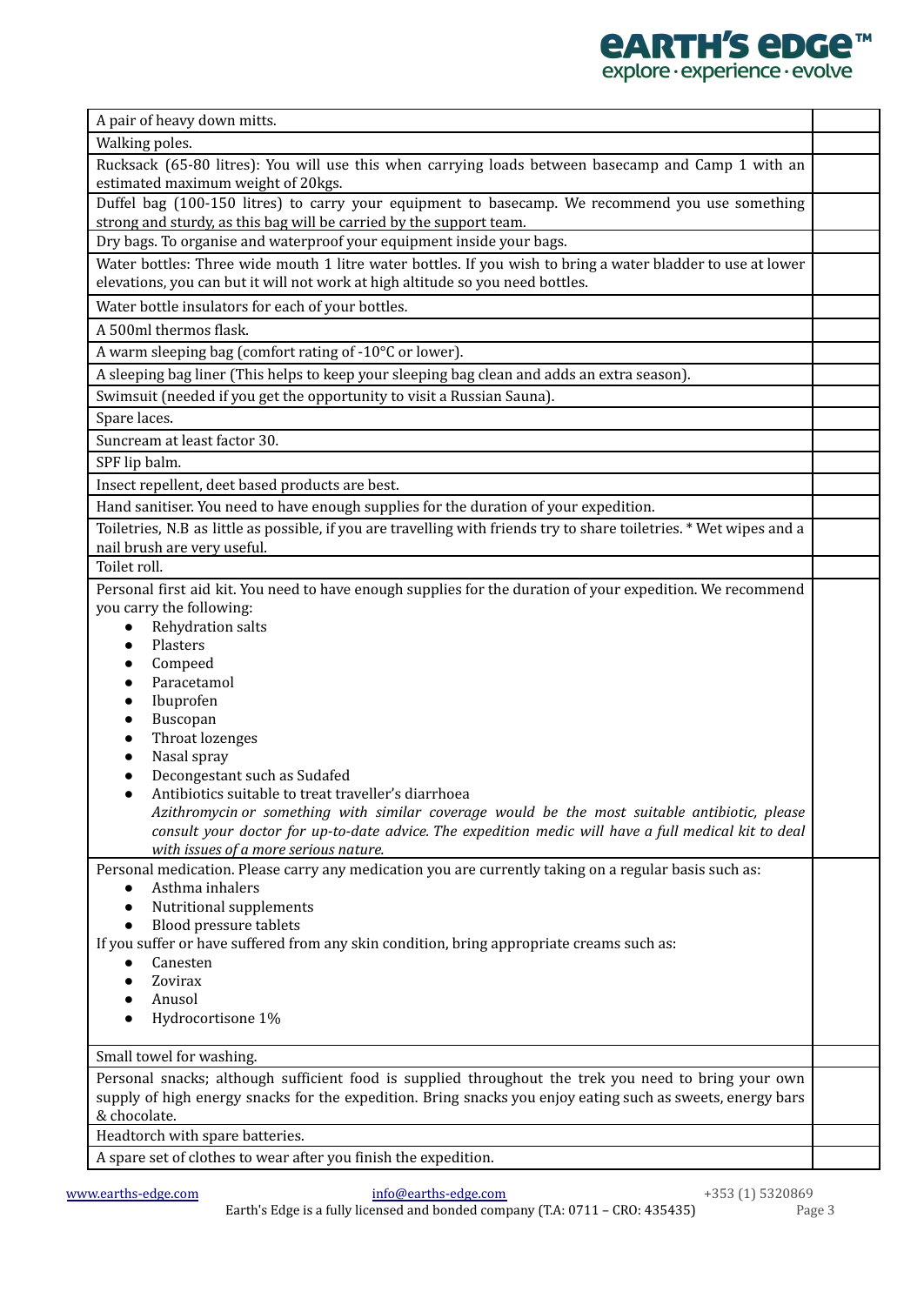[www.earths-edge.com](http://www.earths-edge.com/) [info@earths-edge.com](mailto:info@earths-edge.com) +353 (1) 5320869 Earth's Edge is a fully licensed and bonded company (T.A: 0711 – CRO: 435435) Page 4

A photocopy of your travel insurance and passport.

Vaccination booklet (if required).

## **Rental Equipment:**

If you wish to rent equipment in Russia, you will find information on how do so on your account. You will receive login details for your account via email at the time of booking.

## <span id="page-3-0"></span>**Flights:**

For those that book a flight inclusive package with us, we will send the flight details via e-mail approximately two months prior to departure. We will also include information on the baggage allowance and packing instructions. For those that book a land only package please consult us prior to booking your flights. It is important you are on time for the trek briefing on the first day.

## **Description & Detailed Itinerary:**

We are the only company in the world who send an International guide and doctor on our Elbrus (5,642m) expeditions while keeping group sizes sustainably small. Sending an international guide and doctor on all our Elbrus treks allows us to deliver an unrivalled level of safety and service for each and every one of our clients. Having smaller group sizes allows us to minimise our environmental impact and foster a stronger team dynamic.

Elbrus (5,642m) is Europe's highest peak and one of the 'Seven Summits'. Unlike most companies we ascend the mountain from the North side which has a lot of advantages when compared to the South side. The South side of Elbrus is essentially a ski resort. Ascending the mountain from this side sees climbers use cable cars, car lifts and piste machines to reach 4,700m and then walk the last 942 metres to reach the summit.

The North side is far more remote and so feels like a proper adventure! There is only a fraction of climbers on this side, however the highest place we can sleep on the mountain is at 3,700m which makes the summit day extremely tough with 1,900m elevation gain.

Located on the stunning Caucasus range the scenery on Elbrus is second to none. These beautiful mountains, which separate the Black Sea and Caspian Sea, are almost 1,000km across. The weather in the region is notoriously fickle and getting a clear window is the key to a successful summit attempt. Our 14-day itinerary allows us time to adjust the summit day by a day or two to take advantage of those windows when possible. The route from Camp 1 to the summit is completely covered in snow and ice but it is not technical. We would recommend you have experience on snow and ice but it is not essential as we will provide training on the expedition.

Please note the following itinerary is very much subject to change based on weather conditions and the health and fitness of all expedition members. Our itinerary allows a fantastic opportunity to summit Elbrus without using any lifts or snowcats, however you should be aware there is no guarantee in reaching the summit. The nature of high-altitude peaks such as this one means that sometimes we don't get a window of good weather which allows us to attempt the summit.

# *[Back](#page-0-2) to Top*

*[Back](#page-0-2) to Top*

*<u>ARTH'S ADG</u>* explore · experience · evolve

| <b>OPTIONAL ITEMS</b>                                                                                                                                                                                                                                                                 |  |
|---------------------------------------------------------------------------------------------------------------------------------------------------------------------------------------------------------------------------------------------------------------------------------------|--|
| Diamox (tablet form not capsules); if you have decided to take it. For more information about Diamox its<br>uses and side effects please refer to the information on AMS and Diamox in this document.                                                                                 |  |
| We ensure that all drinking water provided to you is treated correctly but you may still wish to bring your<br>own personal supply of tablets/drops for water purification such as iodine or chlorine. Powdered fruit juice<br>can be used to disguise the taste of the purification. |  |
| Power Adaptor - Plug C or F is used in Russia.                                                                                                                                                                                                                                        |  |
| Thermarest.                                                                                                                                                                                                                                                                           |  |
| Ear plugs.                                                                                                                                                                                                                                                                            |  |
| For glasses/contact wearers we advise bringing both glasses & contact lenses. Daily disposable lenses<br>rather than monthlies are highly recommended.                                                                                                                                |  |
| A camera.                                                                                                                                                                                                                                                                             |  |
| A book and/or writing paper.                                                                                                                                                                                                                                                          |  |
| Hand warmer sachets.                                                                                                                                                                                                                                                                  |  |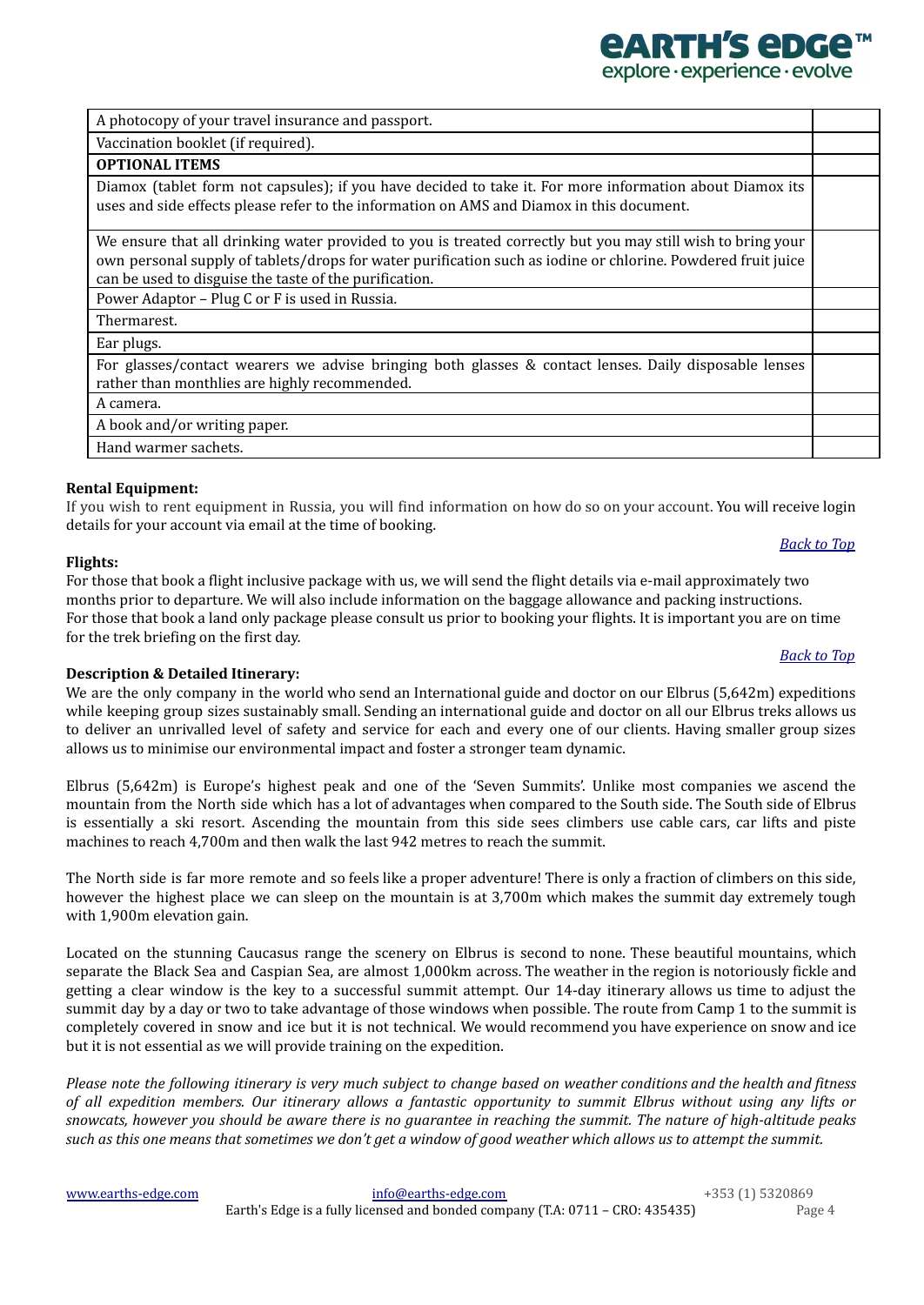

*[Back](#page-0-2) to Top*

## **Day 1: Fly Dublin to Moscow.**

Depart Dublin on an overnight flight to Moscow. Overnight flight.

## **Day 2: Fly Moscow to Mineralnye Vody and drive to Pyatigorsk, 3 hrs**

We reach Moscow in the early morning and take the connecting flight to Mineralnye Vody. From Mineralnye Vody we drive for less than an hour to reach Pyatigorsk. Pyatigorsk is popular with Russian tourists who come to visit the town's famous health spas. Relax in the hotel or explore the town in the afternoon. Today the expedition leader will check all participants' equipment and advise you on rental equipment. Overnight hotel. Altitude 500m.

### **Day 3: Pyatigorsk to Emmanuel Meadows, 4 hrs**.

Today we take the four hour drive to our basecamp on the Emmanuel meadows (2,200m). The 100km journey starts on sealed road then moves to gravel and we even cross a river just before basecamp. It's a scenic drive through rural countryside and on clear days we get great views of Elbrus. In the afternoon we can go for a short walk to explore the beautiful meadow with wildflowers. Overnight camp.

### **Day 4: Carry to Camp 1, 9 hrs.**

Today we carry equipment to camp 1 (3,763m). On this expedition you are required to carry food and some equipment to Camp 1. We may encounter some patches of snow near camp 1 but typically the route is on grass and rock. Once we have dropped our equipment we will return to basecamp for the night. Overnight camp.

### **Day 5: Move to Camp 1, 7 hrs**

Today we retrace our steps and move to Camp 1. Overnight camp.

### **Day 6: Rest & Skills Day.**

We take a rest day today and practise our snow and ice skills. In the mid-morning we go for a short walk to practice walking in crampons, using an ice axe, basic rope work and moving at altitude. Overnight camp.

### **Day 7: Acclimatisation hike to Lentz Rocks, 6 hrs.**

Today we walk to the Lentz rocks (4,650m) gaining significant altitude. We focus on keeping a slow and steady pace to help our acclimatisation. It's a straight forward route and if the weather is good we will have lunch at the rocks and take in the surrounding views before descending back to the camp 1 for dinner. Overnight camp.

#### **Day 8: Rest Day.**

We take a day to rest bodies ahead of summit day tomorrow. Overnight camp.

## **Day 9: Summit Day! 16 to 20 hrs.**

Climbing Elbrus from the North side is very tough. With a 1,900m elevation gain one needs strong physical and mental strength to reach the summit and return to camp 1. We will start in the very early morning by retracing our steps to the Lentz rocks. Usually we enjoy a break at the rocks for food and a hot drink as the sunrises. Once moving again we pass through an area of rocky outcrops and then start to traverse to the west towards the saddle. The saddle separates the Eastern (5,621m) and Western (5,642) summits of Elbrus. We take another break at the saddle and then ascend up the Western summit. Parts of this ascent are quite steep and there is some fixed rope for a short section. This section takes roughly 90 minutes and all the hard work is well worth it as on a clear day the panoramic views from the summit are second to none. We spend a short while at the summit (5,642m) for photos before descending all the way back to Camp 1. Overnight camp.

#### **Day 10: Spare Summit Attempt.**

A spare day in the case of bad weather on Day 9.

#### **Day 11: Camp 1 to Emmanuel Meadows, 4 hrs.**

Today we descend back to our base camp in the Emmanuel meadows (2,200m). Overnight camp.

## **Day 12: Emmanuel Meadows to Pyatigorsk, 4 hrs**.

In the morning, we drive to Pyatigorsk. Your afternoon is free to visit the health spas or go shopping. In the evening, we go for dinner to celebrate the end of our expedition. Overnight hotel.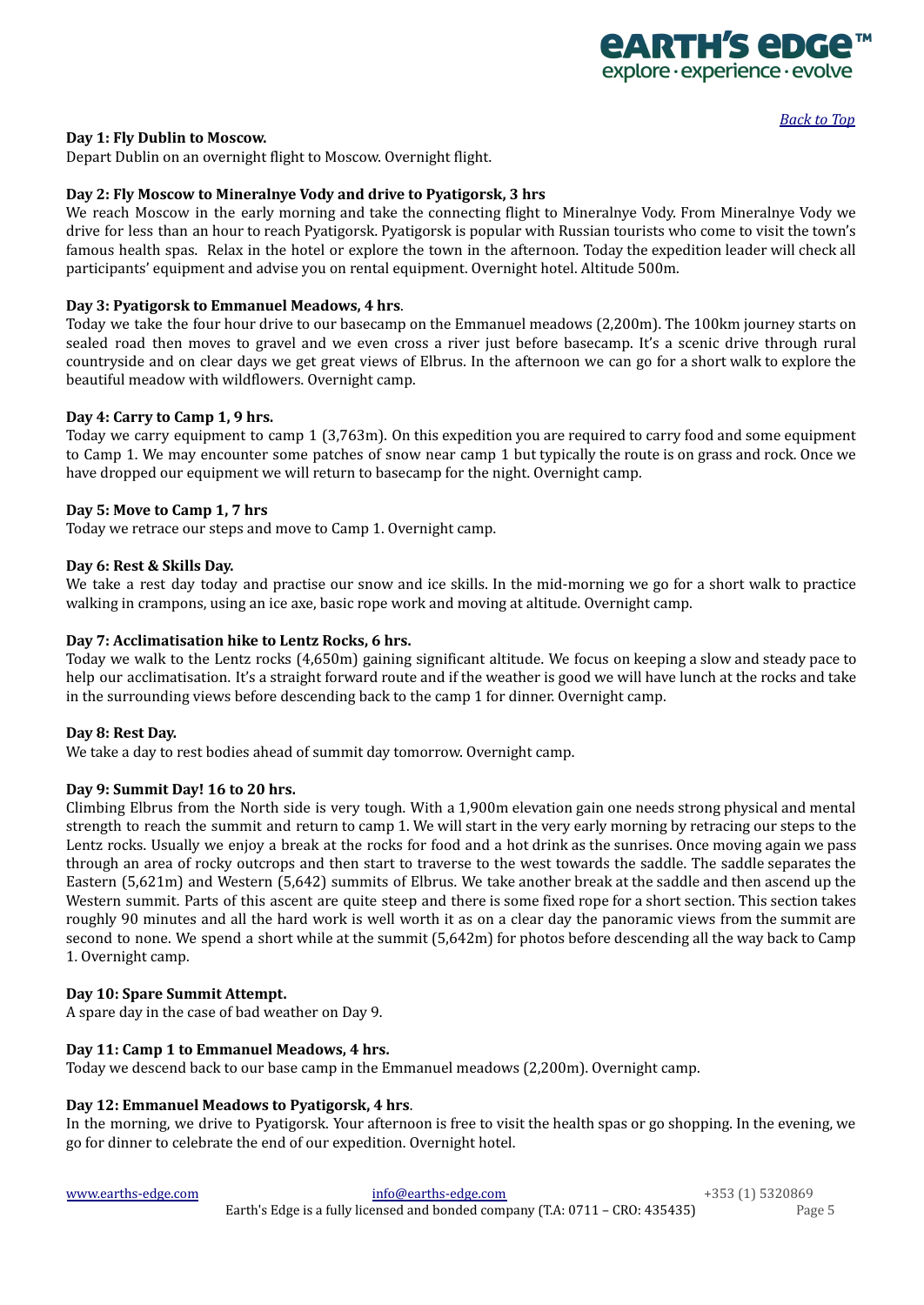

## **Day 13: Pyatigorsk to Moscow, 3hrs.**

In the morning, we drive back to Mineralnye Vody for the flight back to Moscow**.** Overnight hotel.

### **Day 14: Moscow to Dublin.**

Transfer to the airport in the early afternoon. Depart Moscow on a one stop flight to Dublin. Arrive back in Dublin in the late evening.

**Note:** In the case of bad weather some teams decide to move to the South side of the mountain and attempt the summit from there. The ascent from the south side requires a shorter weather window and can be a good option provided we can source vehicles for the journey around to Terskol. If there is a change to the itinerary of this nature you will need to pay your share of these costs.

*[Back](#page-0-2) to Top*

<span id="page-5-0"></span>

| <b>Expedition Costs:</b>                                 | Euro          | <b>Sterling</b>          | <b>Dollar</b>            |
|----------------------------------------------------------|---------------|--------------------------|--------------------------|
| Total costs excluding international flights. (Land only) | €3,499 E3,011 |                          | \$3,955                  |
| Total costs including international flights from Dublin. | €3,999        | $\overline{\phantom{0}}$ | $\overline{\phantom{0}}$ |

A deposit of €399/£399/\$399 is taken at the time of booking, a part payment of €1,000/£1000/\$1000 is due six months prior to departure and the final balance is due two months prior to departure. Prices in Dollar and Sterling were accurate at the time of writing. For up to date prices based on today's exchange rate please visit our website.

### **Expedition Costs Include:**

- International flights from Dublin to Moscow, return economy class.
- Internal flights in Russia.
- Experienced Irish/UK expedition leader.
- Experienced Irish/UK expedition doctor.
- Training Weekend.
- Local guides, permits and park fees.
- All accommodation based on twin sharing in hotels in Moscow and Pyatigorsk and camping elsewhere.
- All meals and drinking water are included except in Moscow and Pyatigorsk where accommodation is based on B&B.
- A celebratory dinner at the end of the expedition.
- All transport throughout the expedition.
- All group gear consisting of first aid kits, communications equipment and cooking equipment etc.
- An Earth's Edge bandana for all participants.

### **Expedition Costs Exclude:**

- Personal travel insurance.
- Medical vaccinations.
- Tourist visas.
- Personal equipment.
- Personal spending and tips.
- Expenses of a personal nature like laundry, phone calls, alcohol, excess baggage charges and any costs arising out of unforeseen circumstances such as bad weather, landslides, road conditions and any other circumstances beyond our control.
- Optional sightseeing in Moscow and Pyatigorsk.

**Notes:** For those booking a land only package you need to book your own international and internal flights to Mineralnye Vody. We can arrange airport transfers for you which you can book on your **Earth's Edge [account](https://www.earths-edge.com/my-account/)**.

## *[Back](#page-0-2) to Top*

<span id="page-5-1"></span>**Spending Money & Tips:**

We recommend that you carry €300 with you to Russia in mixed notes. You can exchange EURO or US Dollars into Roubles in Moscow airport, Mineralnye Vody airport or at the bank in Pyatigorsk. There are ATM machines in Pyatigorsk so do carry your credit card as a backup. Unfortunately, in Pyatigorsk the hotels and bars only accept cash.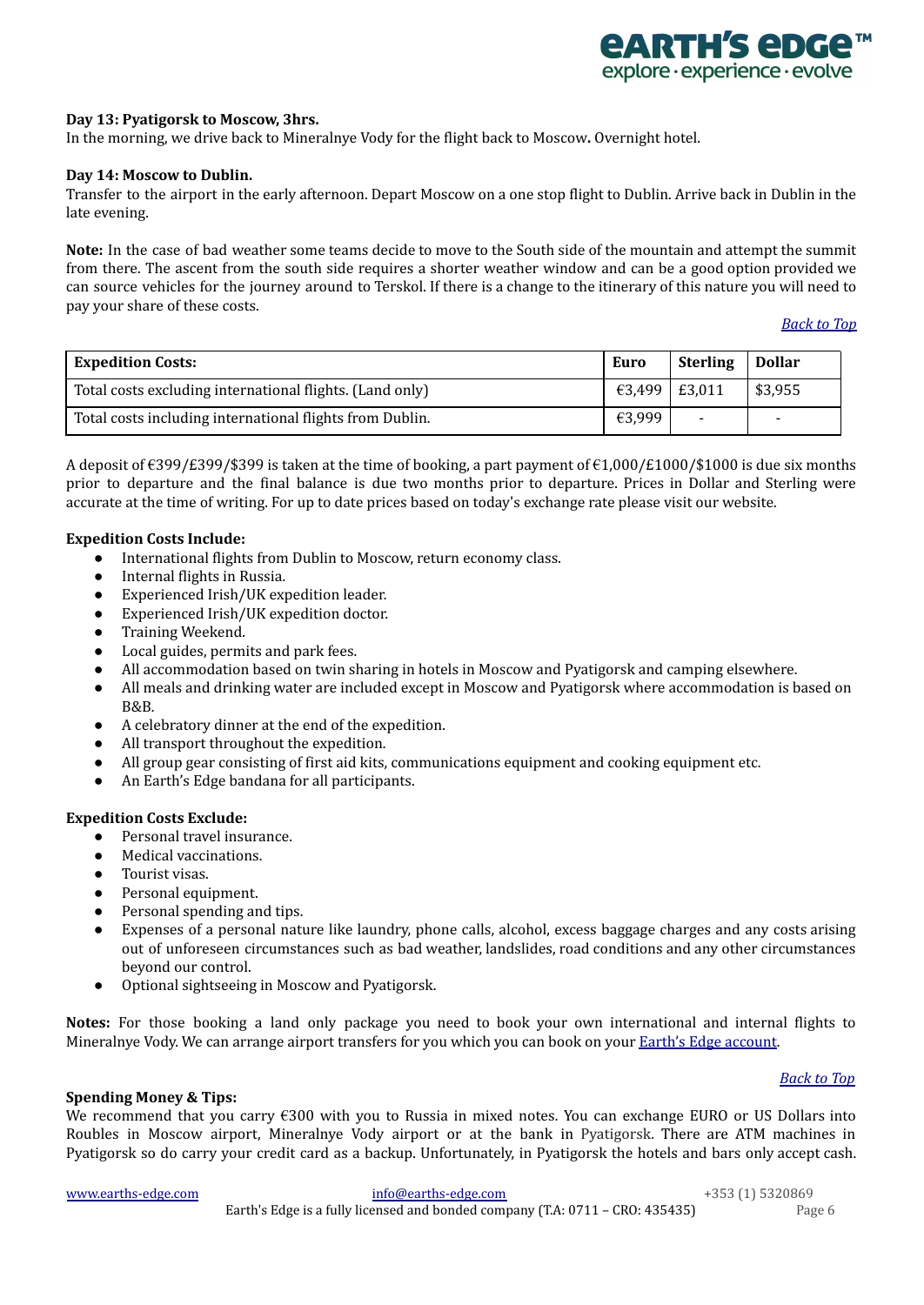[www.earths-edge.com](http://www.earths-edge.com/) [info@earths-edge.com](mailto:info@earths-edge.com) +353 (1) 5320869 Earth's Edge is a fully licensed and bonded company (T.A: 0711 – CRO: 435435) Page 7

## details for your account via email at the time of booking. You need to log on to your account and complete your medical declaration. Once you login, click on required information to access your medical declaration. It is for your own safety that we require you to disclose as much detail about your medical history as possible. The information you supply is treated with the strictest confidence. We will do our best to accommodate everyone on this expedition, but we do reserve the right to refuse participation if we feel your safety or that of the group may be compromised. All participants on Earth's Edge expeditions are required to have a consent form completed by their own doctor. We recommend you do

Diamox (Acetazolamide) is a carbonic anhydrase inhibitor. In simple terms Diamox causes the kidneys to excrete more bicarbonate which causes the blood to become more acidic. Acidifying the blood stimulates ventilation, which increases the amount of oxygen in the blood which reduces the chances of getting AMS. We recommend all participants especially those who have had AMS in the past to take Diamox prophylactically (as a preventative) on this expedition, starting on the first day of trekking. Current guidelines suggest 125 mg twice per day (in tablet form not capsules). You should try taking Diamox for two days at some stage prior to departing Ireland to ensure you don't suffer any of the more serious side effects. Numbness and tingly fingers and toes are common but in some cases users can suffer from nausea, vomiting or diarrhoea. If you experience any of the latter three side-effects we would advise against using Diamox.

At high altitude, and especially in dry conditions, it is essential you protect your airway. This means walking with a bandana covering your mouth and nose, often in hot weather, or when you are breathing heavily. Getting used to covering your airway while walking takes some time, so you should practice prior to departure.

The human body is quite capable of adapting to a very wide range of barometric pressures and there is plenty of oxygen even at the highest point of this expedition. However, the process of adaptation or acclimatisation does take time and the most important rule is to gain height slowly. Keeping well hydrated is also a huge factor in avoiding AMS (Acute Mountain Sickness). You will be encouraged to drink at least three litres of water per day. Five litres per day is ideal. You should eat well, snack regularly between meals and do not under any circumstances try to diet on this expedition. This will keep your energy levels high throughout the expedition. Although frustrating at times, remember to keep your walking pace slow and steady which will in turn have the same effect on your heart rate. It is those who can set and maintain the correct pace on the approach days that are strongest at higher elevations.

Note: There may be additional costs on the expedition which are outside the control of Earth's Edge which you would need to pay for locally. For example if there was a change to the itinerary due to weather and the group summited the mountain a day early, we would then return to Pyatigorsk a day early too. This would result in us needing an extra night in the hotel in Pyatigorsk which would cost in the region of €30 per person.

evenly among all local staff. The recommended spending amount above includes the tip for the local staff.

## <span id="page-6-0"></span>**Weather:**

Temperatures on the expedition may vary from 0 to 30 degrees during the day and -20 to 10 degrees at night. It's best to be prepared for lower temperatures due to wind chill or the weather turning bad. Usually the days are hot and the nights are cold. You should be ready for inclement weather at all times as the weather can change rather quickly at high altitude. For accurate weather information please review these two websites;

The recommended tip for Elbrus is  $\epsilon$ 70, please give your tip to the Expedition Leader and he/she will distribute the tip

Mountain Forecasts: [www.mountain-forecast.com](http://www.mountain-forecast.com)

Norwegian Meteorological Institute: [www.yr.no](http://www.yr.no)

## <span id="page-6-1"></span>**Altitude Considerations:**

*[Back](#page-0-2) to Top*

# *[Back](#page-0-2) to Top*

*[Back](#page-0-2) to Top*

# *<u>EARTH'S EDGE</u>* explore · experience · evolve

AMS is brought on by lower oxygen levels at higher altitudes. Symptoms include breathlessness, headache, poor sleep,

nausea & dizziness. AMS is treated simply by not ascending to higher elevations or in more severe cases descending to lower elevations, where in most cases the symptoms are quickly relieved. This itinerary has been designed to minimise the chances of you experiencing altitude sickness. Our staff are highly experienced in these matters and will be able to give you good advice to help minimise any temporary discomfort that you might experience. Please note it is common for most people to experience mild headaches at higher elevations. Always keep your guide informed on how you are feeling.

**Your Medical History:**

When you book an expedition with Earth's Edge an account is generated for you on our website. You will receive login

<span id="page-6-2"></span>Always consult and follow the advice of your own doctor about Diamox or any other medication.

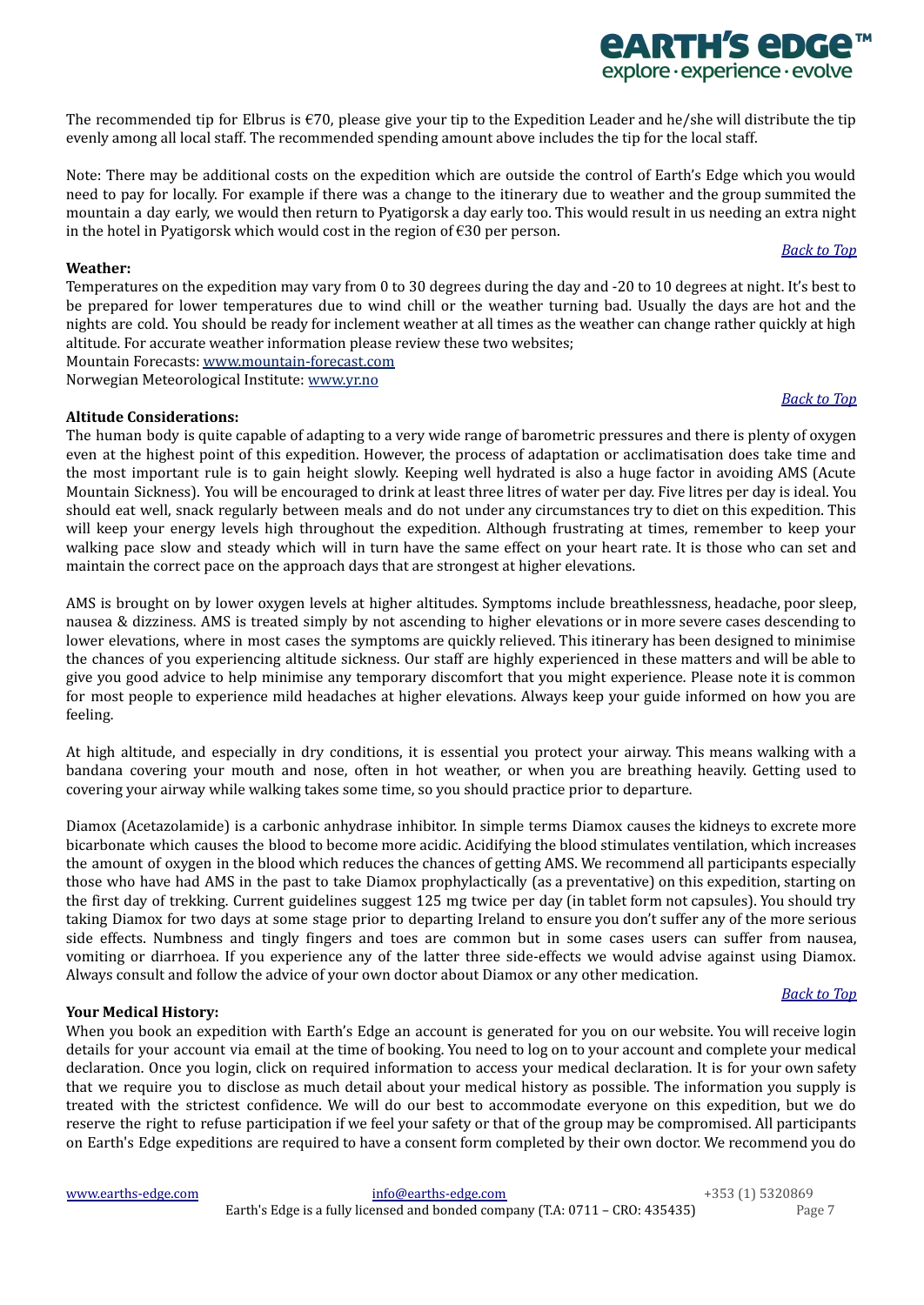this at the same time you see your doctor for travel vaccines (if required). The Doctor's Consent Form can be downloaded from your Earth's Edge account.

### <span id="page-7-5"></span>**Your Dietary Requirements:**

We will try our best to cater for those with dietary restrictions. If you have any dietary restrictions, please declare them when completing your medical declaration on your Earth's Edge account. You will receive login details for your account via email at the time of booking. You need to log on to your account and complete your medical declaration. Once you login, click on required information to access your medical declaration. We will organise for you to have a suitable meal on your flight where meals are supplied by the airline. It is not possible for us to source specialist gluten or dairy free products locally. We will endeavour to provide suitable alternative carbohydrates, for example potatoes or rice rather than bread. If you want to have specialist food like gluten free bread and pasta or lactose free milk you will need to bring them with you on the expedition.

## <span id="page-7-0"></span>**Vaccinations & Prophylaxis:**

We are not qualified to answer all your questions about travel health directly. We recommend consulting your GP or The Travel Health Clinic ([www.travelhealth.ie](http://www.travelhealth.ie/)) for the most up-to-date medical advice. You will find Vaccination and Prophylaxis Advice for this destination on your Earth's Edge account. When you book an expedition with Earth's Edge an account is generated for you on our website. You will receive login details for your account via email at the time of booking.

### <span id="page-7-1"></span>**Tourist Visa:**

All participants are required to have a tourist visa to enter Russia. You must have at least two free pages in your passport and ensure that your passport is valid for at least six months after you return home. Six weeks prior to departure we will send you the required letter of invitation to obtain a visa. You will then need to follow the instructions of the Russian Embassy of your country to obtain a visa. Please allow at least 20 working days for your visa to process. It is your responsibility to ensure that you make the application in good time.

### <span id="page-7-2"></span>**Travel Insurance:**

It is your responsibility to ensure that you have sufficient personal travel insurance for this expedition. Your policy must provide cover for; a) medical injury or sickness, b) trekking up to 5,700 metres, c) helicopter evacuation in an emergency situation, and d) repatriation to one's country of residence. You must declare any pre-existing medical conditions to your insurers and ensure you receive written confirmation that any pre-existing medical conditions are fully insured. We advise you to obtain travel insurance as soon as you book, that will cover you for unforeseeable circumstances such as illness or injury that might result in you not being able to take part in your expedition. We recommend Trailfinders for your travel insurance requirements as their policies cover a, b, c & d as above and include cancellation cover. To obtain travel insurance with Trailfinders go to [www.trailfinders.ie/insurance](http://www.trailfinders.ie/insurance%C2%A0) or call their travel insurance phone line +353 1 702 9102

## <span id="page-7-3"></span>**Safety Standards:**

At Earth's Edge your safety is our priority. Your expedition leader is very experienced in the mountains and in international travel. All our expedition medics are qualified doctors with a keen interest in adventure travel and in expedition medicine. We use local guides, cooks, drivers and support staff of the highest standard. We employ local staff based on their qualifications, experience and references. Our doctor will have an extensive medical kit with them but please carry a basic first aid kit yourself too (as detailed in the equipment list). Always listen to your expedition leader and follow their instructions.

We advise all participants to do their own research on local laws and customs before travelling to Russia. Up to date travel advice can be found on the DFA website:

<https://www.dfa.ie/travel/travel-advice/a-z-list-of-countries/russian-federation/> .

Poor personal hygiene resulting in gastroenteritis (Delhi Belly) is the most common cause of illness on expeditions. The good news is that it is easily avoided if you remember to always wash your hands and apply hand sanitizer after going to the toilet and before touching food. Always use water fit for drinking to brush your teeth. While using showers or washing your face, try not to ingest any water. We recommend people eat as healthily as possible and take a multivitamin supplement and probiotics for one month prior to departure and during the expedition. This will help you adjust to changes in your diet and keep you healthy throughout the expedition.

<span id="page-7-4"></span>

[www.earths-edge.com](http://www.earths-edge.com/) [info@earths-edge.com](mailto:info@earths-edge.com) +353 (1) 5320869 Earth's Edge is a fully licensed and bonded company (T.A: 0711 – CRO: 435435) Page 8

#### *[Back](#page-0-2) to Top*

## *[Back](#page-0-2) to Top*

*[Back](#page-0-2) to Top*

## *[Back](#page-0-2) to Top*

## *[Back](#page-0-2) to Top*

*<u>ARTH'S ADGA</u>* explore · experience · evolve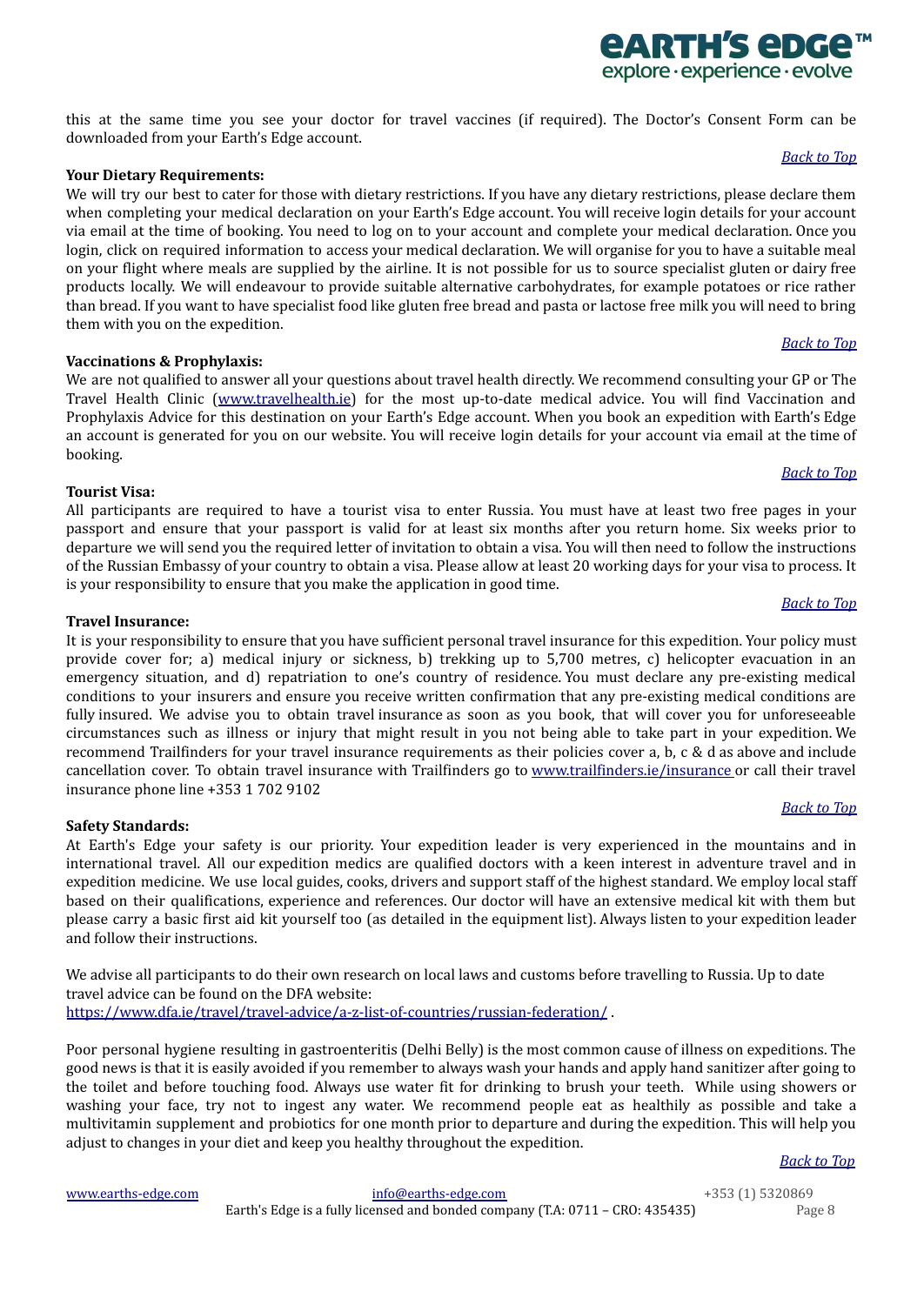# *<u>EARTH'S EDG</u>* explore · experience · evolve

## **Summit Day Policy:**

Our goal on this expedition is for the entire group to reach the summit and return safely. Due to the difficulty of the summit day on this mountain and the importance of maintaining a good guide to guest ratio, it is essential we attempt the summit with a strong team. Any guests who are deemed by our expedition leader as not fit enough to reach and return from the summit safely, will not be allowed to attempt the summit. This ensures we have a strong team for summit and that those guests who are fit enough are given the best opportunity to attempt it.

*[Back](#page-0-2) to Top*

## **About Elbrus:**

| Area:                  | 17,075,400 sq. km                                                 |
|------------------------|-------------------------------------------------------------------|
| Population:            | 143,975,923 (2015 est.)                                           |
| Official Languages:    | Russian                                                           |
| Religion:              | Russian Orthodox (75%), Muslim (5%) Christianity (2%), Other (2%) |
|                        | & no religious affiliation (16%)                                  |
| Local Time:            | $GMT + 3.00$                                                      |
| Local Currency:        | Rouble (RUB).                                                     |
| Currency for Exchange: | EURO, USD & GBP.                                                  |
| Where to Exchange:     | In banks found in all major towns.                                |
| ATMs:                  | ATMs are found in all major towns.                                |
| Credit Cards:          | Are generally accepted.                                           |

Up-to-date information concerning global exchange rates can be obtained at [www.xe.com](http://www.xe.com/).

## <span id="page-8-0"></span>**Discounts and Photo Competition:**

If you have travelled with us before please visit our return [customer](https://www.earths-edge.com/return-customers/) page for details on what discount you are entitled to.

If you have a [friend](https://www.earths-edge.com/refer-a-friend/) who wants to travel with us please visit our refer a friend page for details on our referral programme.

If you are booking as part of a group please visit our group [discounts](https://www.earths-edge.com/group-discounts/) page for details on what discount you are entitled to.

On each expedition, one person will win an Earth's Edge Down jacket and Gore-Tex jacket worth a total of €300. For more information and how to win please visit our photo [competition](https://www.earths-edge.com/offers/photo-competition/) page.

## <span id="page-8-1"></span>**Why Choose Earth's Edge:**

We are the only company in the world who send an international guide and doctor on all expeditions while keeping group sizes sustainably small.

- A highly experienced expedition leader from Ireland or the UK leads each of our expeditions. This ensures we consistently deliver professionally run expeditions. They will be there to offer you expert advice throughout your trip.
- An expedition doctor from Ireland or the UK accompanies each expedition to provide industry leading medical support. Should you fall ill or have an injury they will be there to provide immediate medical care.

To read more about our [safety](https://www.earths-edge.com/safety/) standards please visit our safety page.

● We keep group sizes small to minimise our environmental impact and foster a strong group dynamic. Our maximum group size on most expeditions is 16 and our average group size is 13. On more challenging peaks our maximum group size is 12 and our average is 8.

Responsible travel is at the core of what we do at Earth's Edge and has been since our inception in 2007. As a certified B Corp we are committed to using business as a force for good to support our communities both locally and worldwide as well as create more environmental awareness. Visit our B [Corp](https://earths-edge.com/b-corp/) page to learn more.

#### *[Back](#page-0-2) to Top*

*[Back](#page-0-2) to Top*